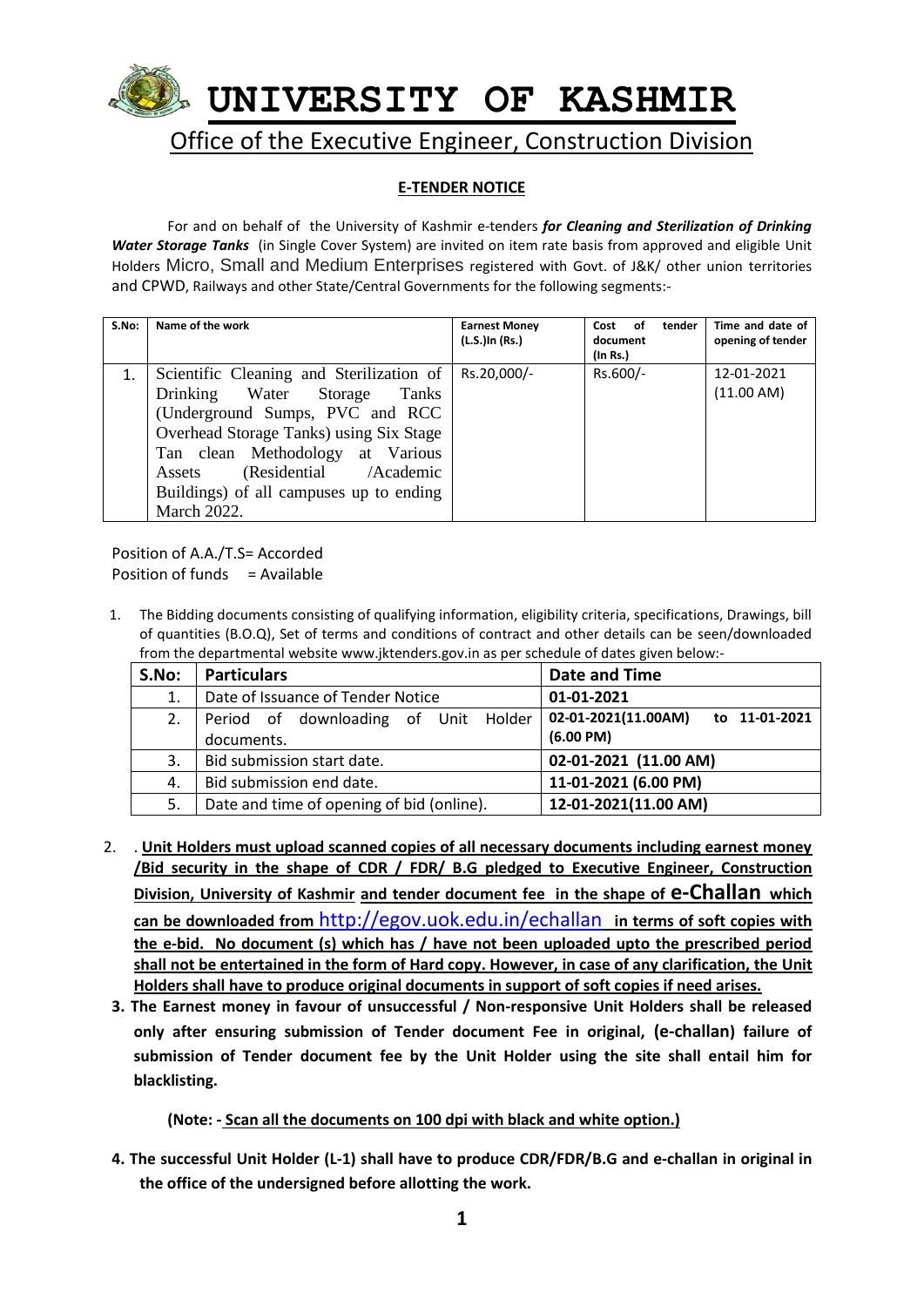5. The date and time of opening of Bids shall be notified on web Site www.jketenders.gov.in and conveyed to the Unit Holders automatically through an e-mail message on their e-mail address. The bids of Responsive Unit Holders shall be opened online on same web site in the office of the **Registrar/Executive Engineer.**.

6. The bids for the work shall remain valid for a period of 120 days from the date of opening of bids.

7. The Earnest Money Shall be forfeited if:-

a. If any Unit Holder/ tenderer withdraws his bid/ tender during the period of bid validity or makes any Modifications in the terms and conditions of the bid the earnest money shall be forfeited.

b. Failure of Successful Unit Holder to furnish the required performance security within the specified time limit.

c. Failure of Successful Unit Holder to execute the agreement within 28 days after fixation of contract.

8. Instruction to Unit Holders regarding e-tendering process.

8.1 Unit Holders are advised to download bid submission manual from the "Downloads" option as well as from "Unit Holders Manual Kit" on website www.jktenders.gov.in acquaint bid submission process.

8.2 To participate in bidding process, Unit Holders have to get 'Digital Signature Certificate (DSC)' as per Information Technology Act-2000. Unit Holders can get digital certificate from any approved vendor.

8.3 The Unit Holders have to submit their bids online in electronic format with digital Signature. No Financial bid will be accepted in physical form.

8.4 Bids will be opened online as per time schedule mentioned in Para-1.

8.5 Unit Holders must ensure to upload scanned copy of all necessary documents with bid.

9. The department will not be responsible for delay in online submission due to any reasons.

10. Unit Holders are advised not to make any change in BOQ (Bill of Quantities) contents. In no case they should attempt to create similar BOQ manually. The BOQ downloaded should be used for filling the item rate inclusive of all taxes and it should be saved with the same name as it contains.

11. Price escalation and taxes:-The unit rates and prices shall be quoted by the Unit Holder entirely in Indian Rupees and the rates quoted shall be deemed to include price escalation and all taxes upto completion of the work unless otherwise, specified. Deduction on account of taxes shall be made from the bills of the contactor on gross amount of the bill as per the rates prevailing at the time of recovery.

12. Unit Holders are advised to use "My Documents" area in their user on J&K E-Procurement portal to store such documents as are required.

### **13. Instructions to Unit Holder (ITB)**

14. All Unit Holders shall include the following information and documents with their bids:-

a. Copies of original documents defining constitution/legal status, place of registration and Principal Place of Business.

#### b. *Valid GSTIN No. & PAN No. latest GST Clearance Certificate form GST-3B.*

14.2. The Unit Holder at his own responsibility and risk should visit and examine the site of work and its surroundings before submission of bid.

14.3. Non attendance of pre-bid meeting will not be cause of disqualification of the Unit Holder.

14.4. All documents relating to the bid shall be in the English Language.

15. If the Unit Holder does not quote rate for any item of the rate list/quantity schedule, cost of such item/items shall be deemed to be part of the overall/total contract value .No rate shall be allowed for such item/items in the allotment of contract.

#### **16. General conditions of Contract:-**

16-1. The date of start of the work shall be reckoned within one week from the date of issuance of

LOI/ Contract allotment as the case may be.

16.1. A.Only one segment shall be allotted to one agency.

16.1. B. If the Unit Holder does not quote rate for any item of the rate list, Unit Holder has to execute the item at free of cost basis.

16.2 **Schedule of payment**;- The payment schedule shall be fixed after award of contract in favour of successful Unit Holder, on the basis of availability of funds and value of work executed, shall be determined by the Engineer.

16.3 **Amendment of biding documents**:- Before the dealing for submission of bids the employer may modify the bidding documents by issuing addendum.

16.4 The tender receiving authority reserves the right to accept or reject any tender or all tenders

without assigning any reason thereof.

16.5 **Restoration of work:-** On completion of contract the contractor shall responsible to remove all un-used material and restore all work in its original position at his own cost.

16.6 **Traffic regulations:-** The contractor is bound to adhere to traffic regulations as is applicable from time to time and ensure arrangements of smooth regulation of traffic during execution of work.

16.7 **Arbitration:-** The arbitration shall be conducted is accordance with the arbitration procedure stated in the J&K conciliation and arbitration Act No. xxxv of 1997 issued vide SRO No.403 vide notification of J&K Govt. "Law Department"11th December-1997)

16.8 **Defect Liability period**. The DLP shall be calculated from date of certified completion of work and period shall be **6 months.**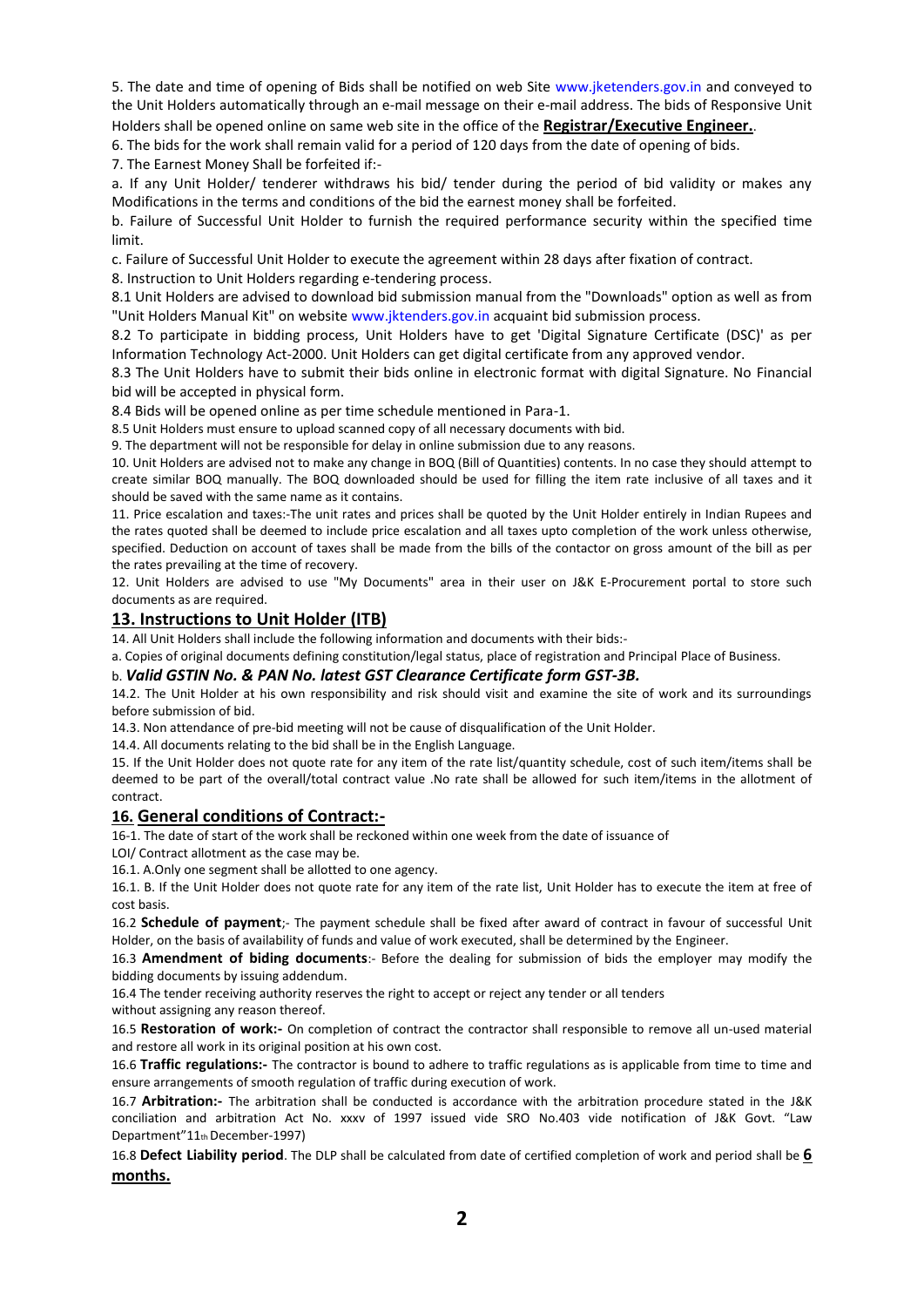16.9 **Safety:-** The contractor shall be responsible for safety of all activities at site of work.

16.10 **Discoveries:-** Anything of historical or other interest or other interest or of significant value

unexpectedly discovered on the site shall be the property of the government.

16.11 **Termination:-** The employer may terminate the contract if the contractor causes a fundamental breach of the contract in any way.

#### 16.12 *Fundamental breach of contract will include:-*

a. Continuous stoppage of Work for a period of 30 days without authorization of Engineer in-charge.

b. If In case contractor failed to start /complete the work, within the stipulated time period, his

CDR/Earnest Money shall be forfeited after termination of the contract. Besides, defaulting contractor

shall be debarred from taking works in Public Works Department at least for one year.

16.13 Major Labour Laws applicable to establishment engaged in building and other construction Work:-

a) *Workmen compensation act 1923.*

*b) Payment of Gratuity Act 1972.*

*c) Employees P.F. and Miscellaneous Provision Act 1952.*

*d) Maternity Benefits Act 1951.*

*e) Contract Labour (Regulation & Abolition) Act 1970.*

*f) Minimum Wages Act 1948.*

*g) Payment of Wages Act 1936.*

*h) Equal remuneration Act 1979.*

*i) Payment of bonus Act 1965.*

*j) Industrial disputes Act 1947.*

*k) Industrial employment standing orders Act 1946.*

*l) Trade Union Act 1926.*

*m) Child Labour (Prohibition & Regulation) Act 1986.*

*n) Inter State Migrant workmen's (Regulation of employment & Conditions of service) Act 1979.*

*o) The Building and other Construction workers (Regulation of employment and Condition of service) Act*

*1996 and the Census Act of 1996.*

*p) Factories Act 1948.*

*q) Compliance with Labour Regulation Laws of J&K State.*

16.14 **Specification/Quality Control**: - All items of works shall conform to

Specifications as per IRC/MORTH/NBO/CPWD/SSR/ Any other prescribed specifications.

16.15 **Insurance**: - Insurance cover to Labour / Machinery / Work / Plant material /

Equipment by the contractor shall be mandatory.

16.16 **Laws Governing the Contract:-**The contract shall be governed by Laws of the land.

16.17 **Court's Jurisdiction**:-In case of any disputes/differences between contractor and Department the jurisdiction shall be J&K State

17. **Schedule of payment**:- The payment schedule shall be fixed after award of contract in favour of successful Unit Holder, open the basis of availability of funds and value of work executed shall be determined by the Engineer.

17.1 **Amendment of bidding document**:- Before the deadline for submission of bids the employer may modify the bidding documents by issuing Addenda.

17.2.The tender receiving authority reserves the right to accept or reject any tender

or all tenders without assigning any reason thereof.

17.3.**Un Balanced Bid**. In case bid of the lowest Unit Holder is found unbalanced the Unit Holder shall have to produce additional performance security in shape of CDR/FDR before issuance of contract allotment as mentioned below:-

*17.4 A. up to and including 15% below Nil.*

*b. Greater than 15%and up to 20% below. 5%*

*c. Greater than 20% and up to 25% below. 10%*

*d. Greater than 25% to 30% below 15%*

*e. Greater than 30% below. 20%*

17.5 **Restoration of work:-** on completion of contract the contractor shall be responsible to removal all un-used material and restore all work in its original position at his own cost.

17.6. **Traffic regulations:-** The contractor is bound to adhere to traffic regulations as is applicable from time to time and ensure arrangements of smooth regulation of traffic during execution o work.

17.7 **Arbitration**: - The arbitration shall be conducted in accordance with the

arbitration procedure stated in the J&K conciliation and Arbitration Act. xxxv of 1997 issued vide SRO.403 vide Notification of J&K Govt."Law Department 11th December -1997)

17.8 **Safety:-** The contractor shall be responsible for safety of all activities at site of work.

17.9. **Discoveries:-** Anything of historical or other interest or of significant value unexpectedly discovered on the site shall be the property of the Govt.

17.10 **Tests:**- The contractor shall be solely responsible for carrying out the mandatory tests required for the quality control at his own cost.

17.11 If the Unit Holder quotes his rates for any item more than that of estimated rate or found unrealistic such rates will be calculated on the basis of latest analysis of rate (CPWD) with respect to current market rate.